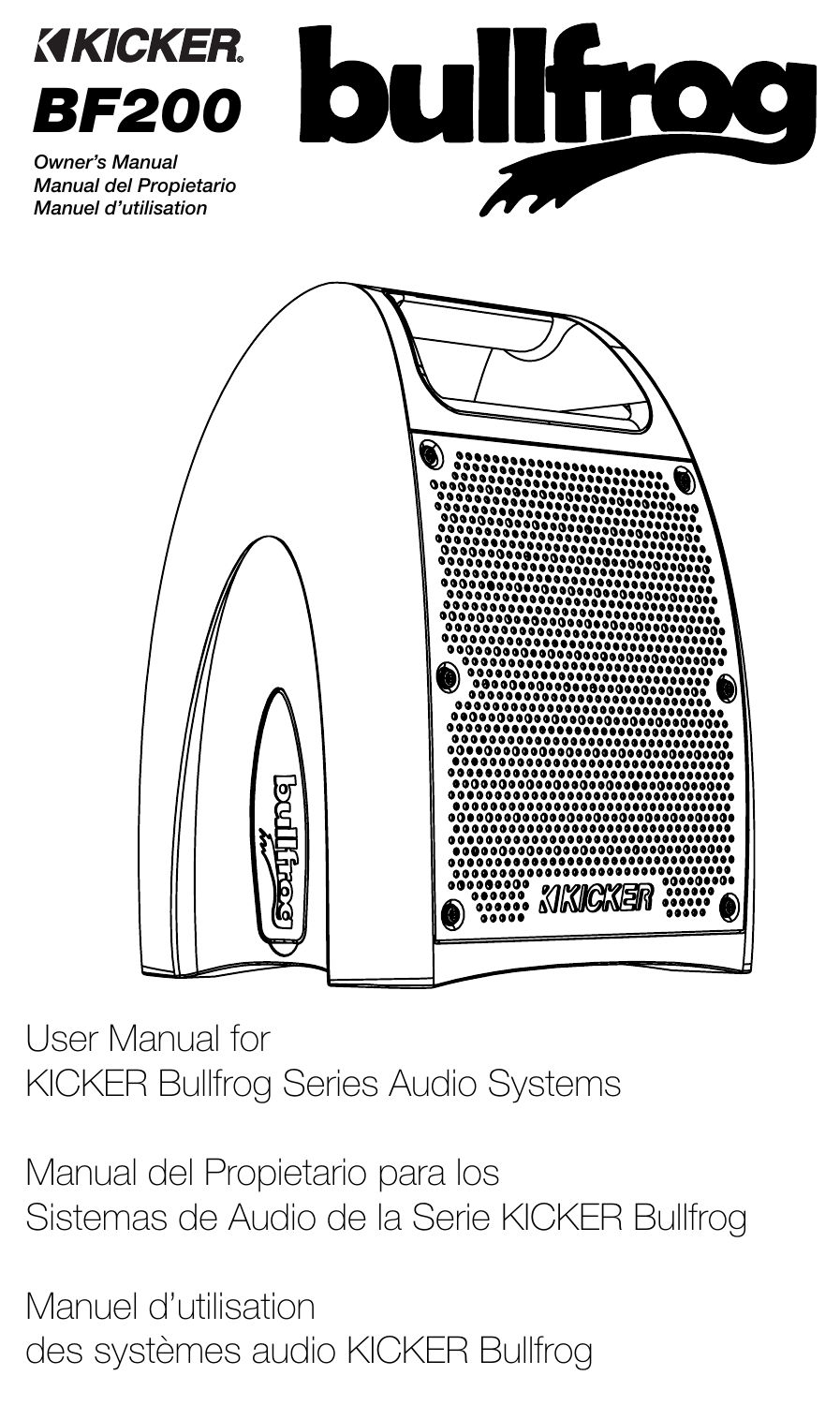# Contents | Contenido | Table des matières

| Introduct <u>ion</u><br>Hardware Overview<br>Status Indicators<br>Connections<br><u>Hardware Operation</u><br>Bluetooth Mode                                             | 3<br>3<br>$\overline{4}$<br>5<br>6<br>6<br>8<br>8 |
|--------------------------------------------------------------------------------------------------------------------------------------------------------------------------|---------------------------------------------------|
| KICKER Connect App (coming soon).<br>Troubleshooting<br>and a state of the                                                                                               |                                                   |
| Specifications.<br>and a straight and<br><b>Safety/Warranty</b><br>and a straight                                                                                        | . 24<br>. 25                                      |
| Intr <u>oducción</u><br>Descripción del hardware<br>Indicadores de estado<br>Conexiones.<br>Controles.<br>Funcionamiento del H<br><i>lardware</i><br>Modo Bluetooth 13   | 10<br>11<br>12<br>13                              |
| KICKER Connect App (próximamente).<br>Solución de problemas<br>Especificaciones 24<br>Seguridad / Garantía (1945)                                                        | .16                                               |
| <u>Introduction</u> 2<br>Présentation du matériel (17<br>Indicateurs d'état 17<br>Branchements. 18<br>Commandes 19<br>Fonctionnement du matériel 20<br>Mode Bluetooth 20 |                                                   |
| Appli KICKER Connect (à venir)<br>Dépannage<br>Spécifications 24<br>Sécurité / Garantie 25                                                                               | . 23                                              |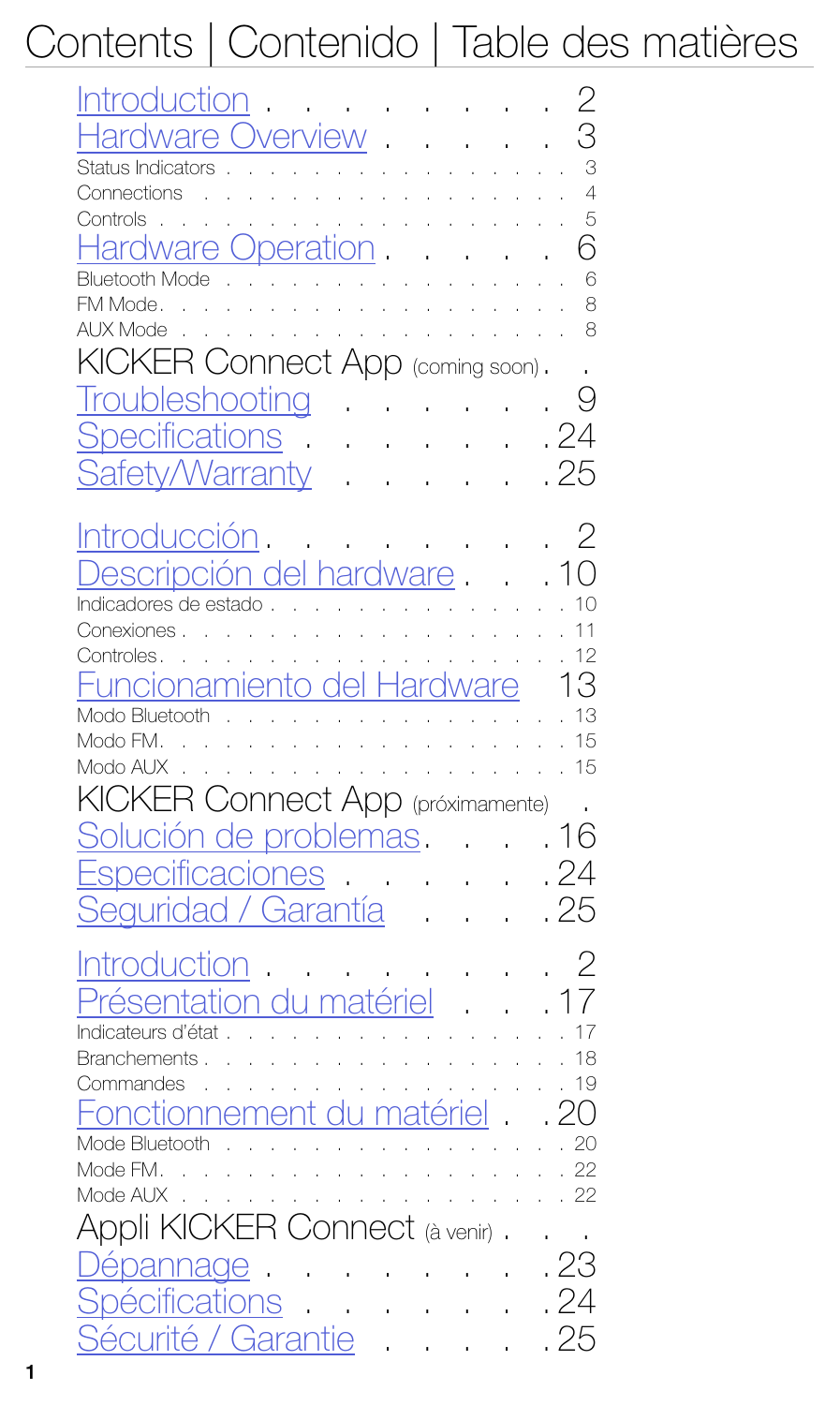# Introduction | Introducción

Congratulations! You are the proud new owner of a KICKER Bullfrog audio system. Whether tailgating before the game, creating some ambience for that date you've brought home, or just relaxing in your natural habitat, the KICKER Bullfrog is ready to hop along life with you! The Bullfrog features:

- KICKER Connect Our mobile application for unlocking and controlling all the powerful features of your Bullfrog.
- 360° Sound Speakers on both sides supply sound for the whole room!
- Double-Kick™ Need more juice? Pair two Bullfrog's! Use KICKER Connect, or hardware settings, to add another Bullfrog to your chorus.
- IP66 Certification On your boat, at the lake or in your back yard, the Bullfrog is certified tough. Now you can play what you want - anywhere you want.
- 100' Bluetooth® Range Anywhere you go, the fun goes with you. A 100 foot Bluetooth range lets you walk everywhere around the party without missing a note.

With sound so good you just might croak, the Bullfrog licks the competition. (frog puns are toadally lame)

¡Felicitaciones! Es el nuevo y orgulloso dueño de un sistema de audio Bullfrog de KICKER. Ya sea si se reúne con amigos antes del partido, crea un ambiente especial para la cita que llevó a su casa o, simplemente, se relaja en su hábitat natural, ¡el sistema Bullfrog de KICKER está listo para acompañarlo en todo momento! El Bullfrog incluye:

- KICKER Connect: nuestra aplicación móvil para desbloquear y controlar todas las poderosas funciones de su Bullfrog.
- Sonido de 360°: ¡los altavoces en ambos lados ofrecen sonido a todo el ambiente!
- Double-Kick™: ¿Necesita más potencia? ¡Conecte dos Bullfrog! Utilice KICKER Connect, o las configuraciones del hardware, para agregar otro Bullfrog a su coro.
- Certificación IP66: en su bote, en el lago o en su patio trasero, el Bullfrog cuenta con una certificación que prueba su resistencia. Ahora puede reproducir lo que quiera, donde quiera.
- Rango Bluetooth® de 100 pies: la diversión lo acompañará adonde vaya. Un rango Bluetooth de 100 pies le permite caminar por todos lados en una fiesta sin perder ni una nota.

Con un sonido tan sorprendente que lo puede estremecer, el Bullfrog supera a la competencia.

Félicitations ! Vous êtes le fier nouveau propriétaire d'un système audio KICKER Bullfrog. Que vous fassiez la fête avant un match, créiez une ambiance pour une soirée intime à la maison, ou souhaitiez simplement vous détendre dans votre quotidien, le système KICKER Bullfrog vous aidera à animer votre vie ! Le système Bullfrog comprend :

- KICKER Connect Notre application mobile pour déverrouiller et contrôler toutes les puissantes fonctionnalités de votre Bullfrog.
- Son 360° Des haut-parleurs des deux côtés pour sonoriser la pièce entière !
- Double-Kick™ Vous avez besoin de plus de puissance ? Jumelez deux Bullfrog ! Utilisez KICKER Connect, ou les paramètres de votre matériel, pour ajouter un autre Bullfrog à votre chœur.
- Certifié IP66 Utilisez votre Bullfrog sur votre bateau, au bord d'un lac ou sur votre terrasse, sa robustesse est certifiée. Vous pouvez désormais écouter ce que vous voulez, partout où vous le souhaitez.
- Portée Bluetooth<sup>®</sup> de 30 m Où que vous alliez, le fun vous accompagne. Une portée Bluetooth<sup>®</sup> de 30 mètres vous permet de faire le tour de la fête sans manquer une note.

Avec un son qui vous donne envie de chanter, le Bullfrog écrase ses concurrents.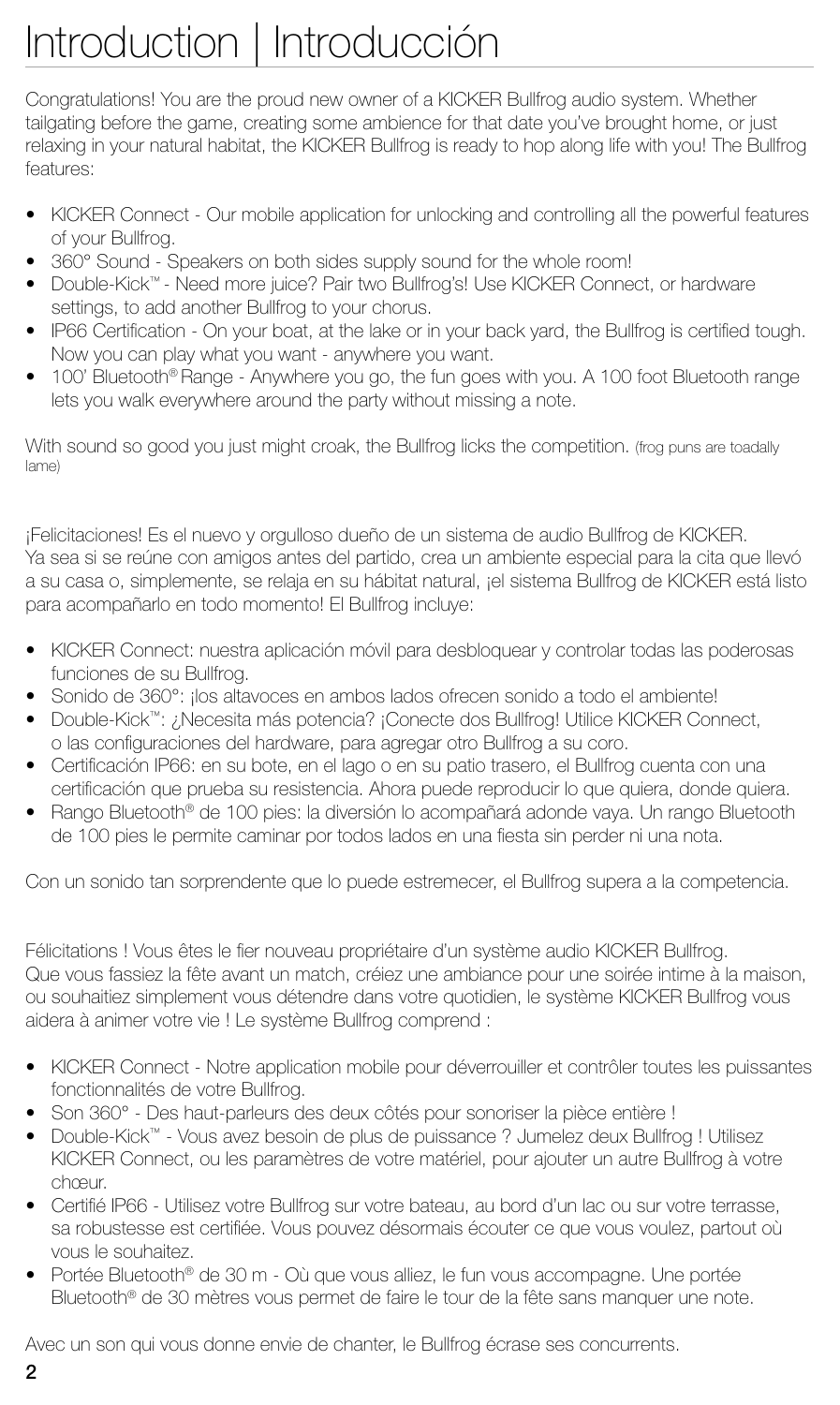# Status Indicators

The KICKER Bullfrog uses light indicators to acknowledge changes in settings, modes, and input response. If no action can be taken, such as decreasing volume when at minimum, or pressing **FWD/BACK** while in AUX mode, there will be no response.

### Battery Status:

Battery status is indicated with 5 white LEDs on top of the Bullfrog, above the **PLAY/PAUSE** button. These LEDs will also indicate Double-Kick mode (see Page 4). To show current battery status, press any button while the Bullfrog is powered on. Status display will end after 5 seconds. Remember to charge the Bullfrog for 6 hours before first use. Charging is complete when Battery LEDs stop counting and turn off.



### Input Status:

Audio input status is indicated with one of three colored LEDs, located next to the **SOURCE/PAIRING** button. These LEDs will change color with the source:

Bluetooth - Blue **FM Radio - Red Auxiliary Input - Green** 



LED status indicators:

- illuminated when the Bullfrog is powered on
- solid when input source is set
- flashes blue when in Bluetooth pairing mode
- blinks when receiving commands
- breathes slowly when audio is paused or muted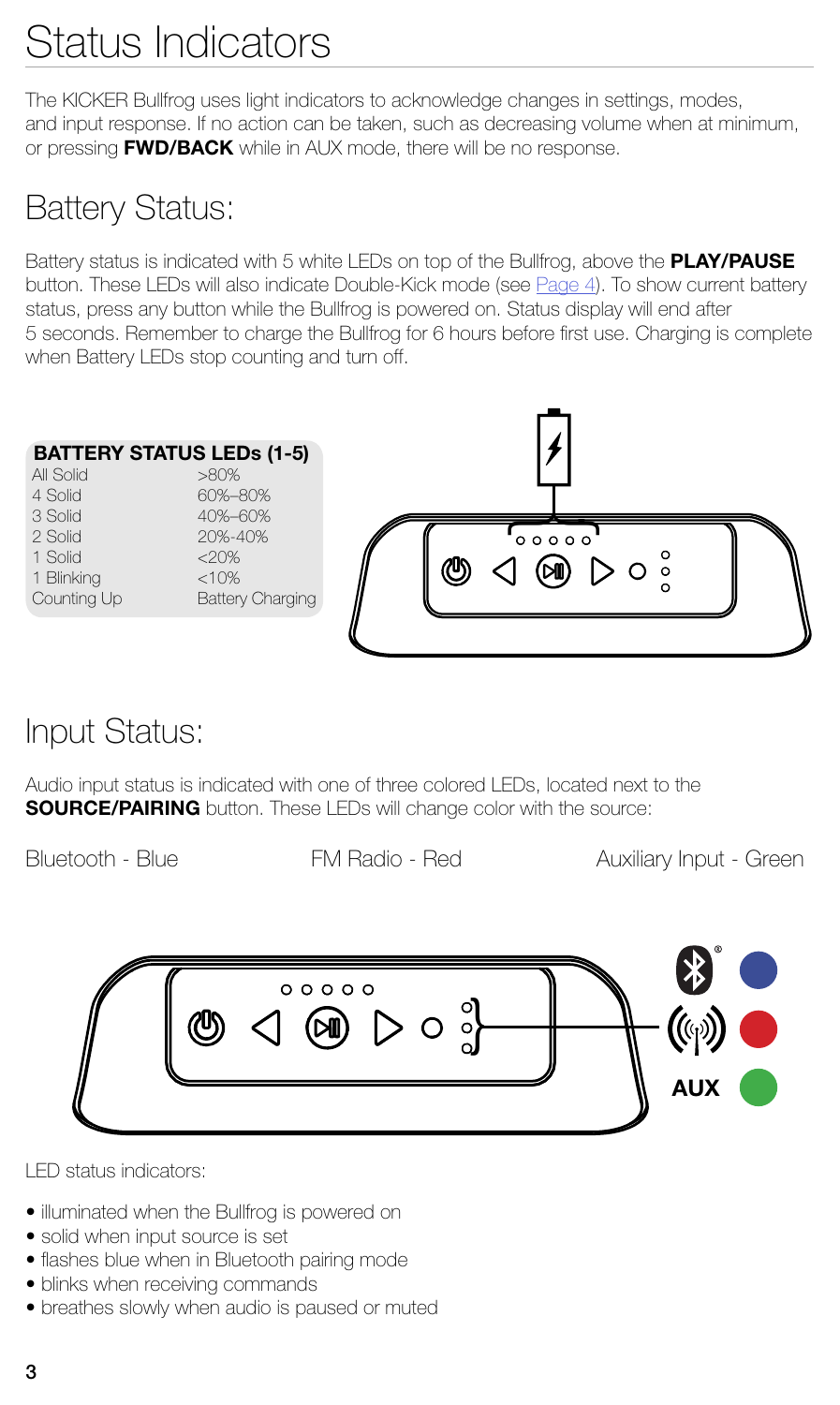# **Connections**

The KICKER Bullfrog has multiple hardware connections to accommodate any audio application, indoors and outdoors.

Peel back the protective covering located on the side of the Bullfrog to access the hardware panel. Remember to replace it when finished. When operating near water or other risky areas, you are solely responsible for maintaining the water-resistant integrity of the Bullfrog. All connections should be removed and the cap should be tightly secured.





power supply. Use only a KICKER-approved power supply and the included power adapters.

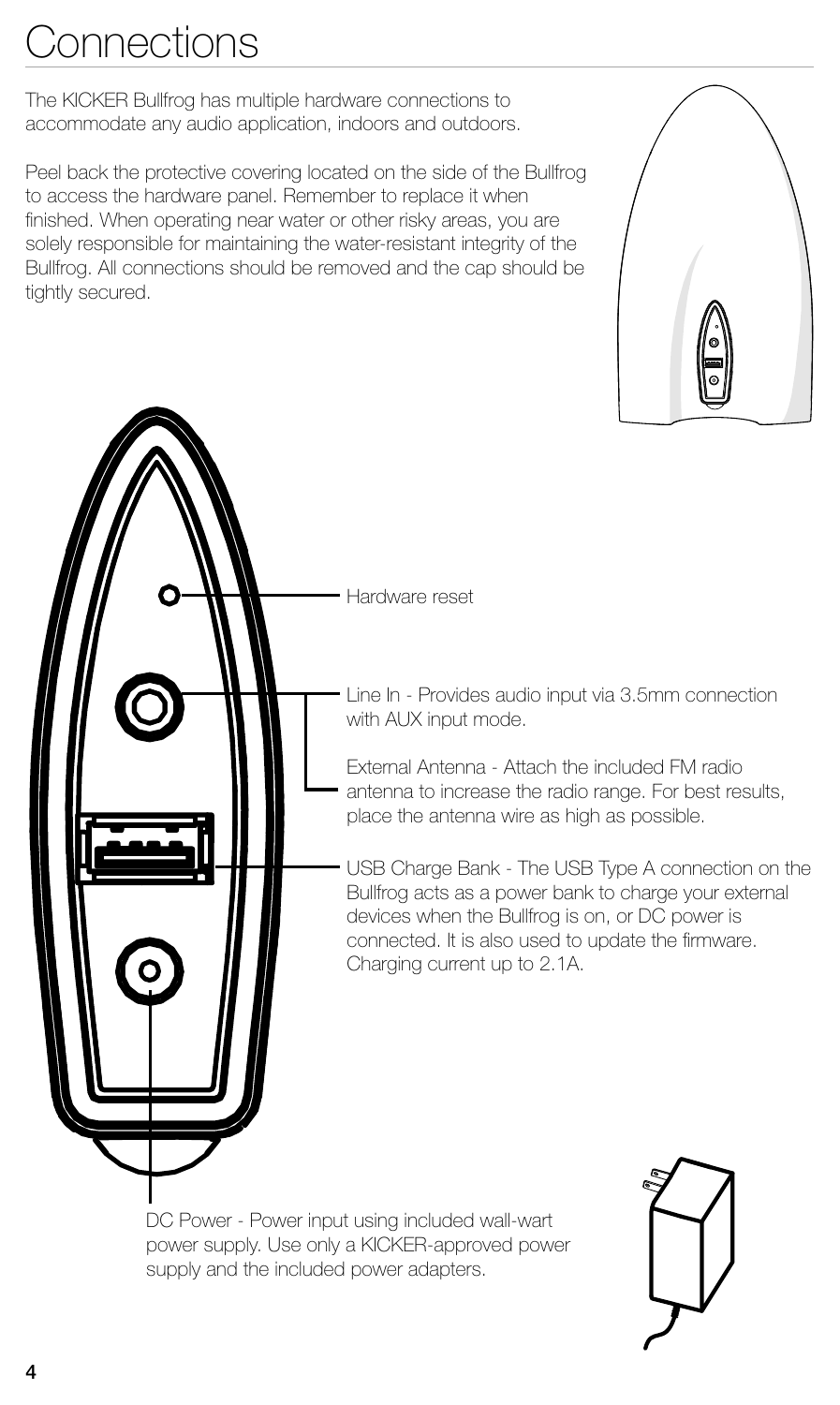# **Controls**

The KICKER Bullfrog controls and buttons will have different functions depending on the input mode, and whether a short or long press is used. Some buttons are inactive in certain modes, such as FWD/BACK while in AUX mode.

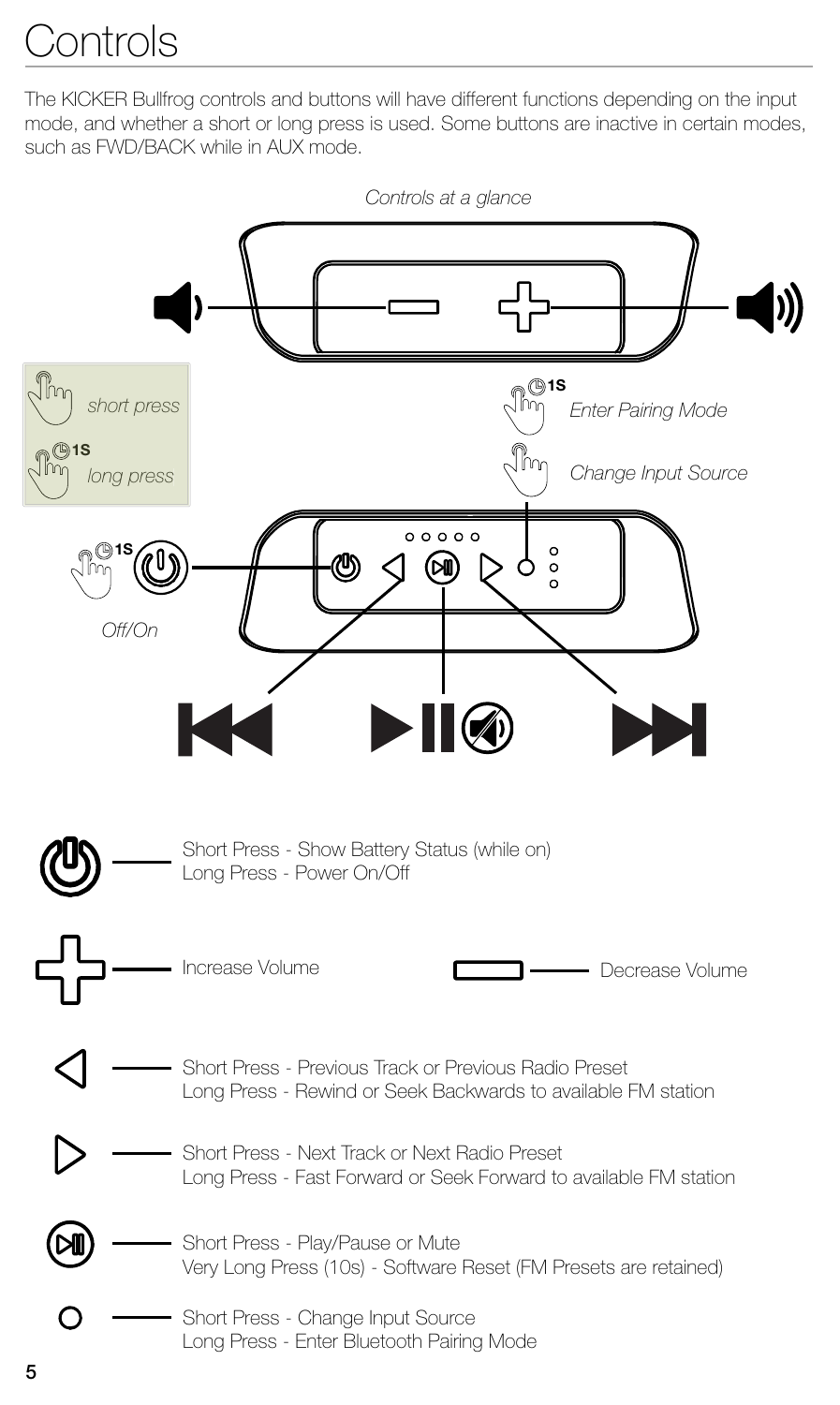# Bluetooth

The KICKER Bullfrog supports audio input via Bluetooth transfer protocol. It will remember and auto-connect with up to 5 audio devices. Use a software reset to wipe the auto-connect list, or pair more devices to bump the last one off.

Enter Pairing mode by performing a long press (1 second) of the **SOURCE** button. The **Blue** source LED will flash while in pairing mode for up to 2 minutes, then time-out. You may also exit pairing mode by pressing the **SOURCE** button.

When the Bullfrog enters Bluetooth mode, it will automatically begin to search for and connect with the last connected device. If that device is not found, it will continue to search for the other saved connections until a connection is established.



When in Bluetooth Pairing mode, the

Bullfrog will display as "BF200 KICKER" on your Bluetooth device.

### Double-Kick Mode:

Double-Kick allows you to play your audio through two Bullfrogs. One Bullfrog, the Primary, will broadcast the audio to the Secondary Bullfrog. Audio and EQ settings applied by the Primary Bullfrog, or KICKER Connect app, will be mirrored on the Secondary Bullfrog. Double-Kick mode is compatible with all audio input sources. You may enter Double-Kick mode by using the KICKER Connect app, or manually with the following button sequence.

### **1. Pair Bluetooth device with Primary Bullfrog**

### **2. Setup Primary Speaker**

Press & Hold **Play/Pause** and '**+**' on Primary Bullfrog. The battery LEDs will indicate Primary mode with an inside-out pattern.

### **3. Setup Secondary Speaker**

Press & Hold **Play/Pause** and '**–**' on Secondary Bullfrog. The battery LEDs will indicate Secondary mode with an outside-in pattern.



When successful, the Primary Bullfrog should have a solid input source LED. The Secondary Bullfrog should have all input source LEDs solid. Any volume changes made on one Bullfrog will effect the other. Press the **SOURCE** button, or turn the Bullfrog off, to exit Double-Kick mode.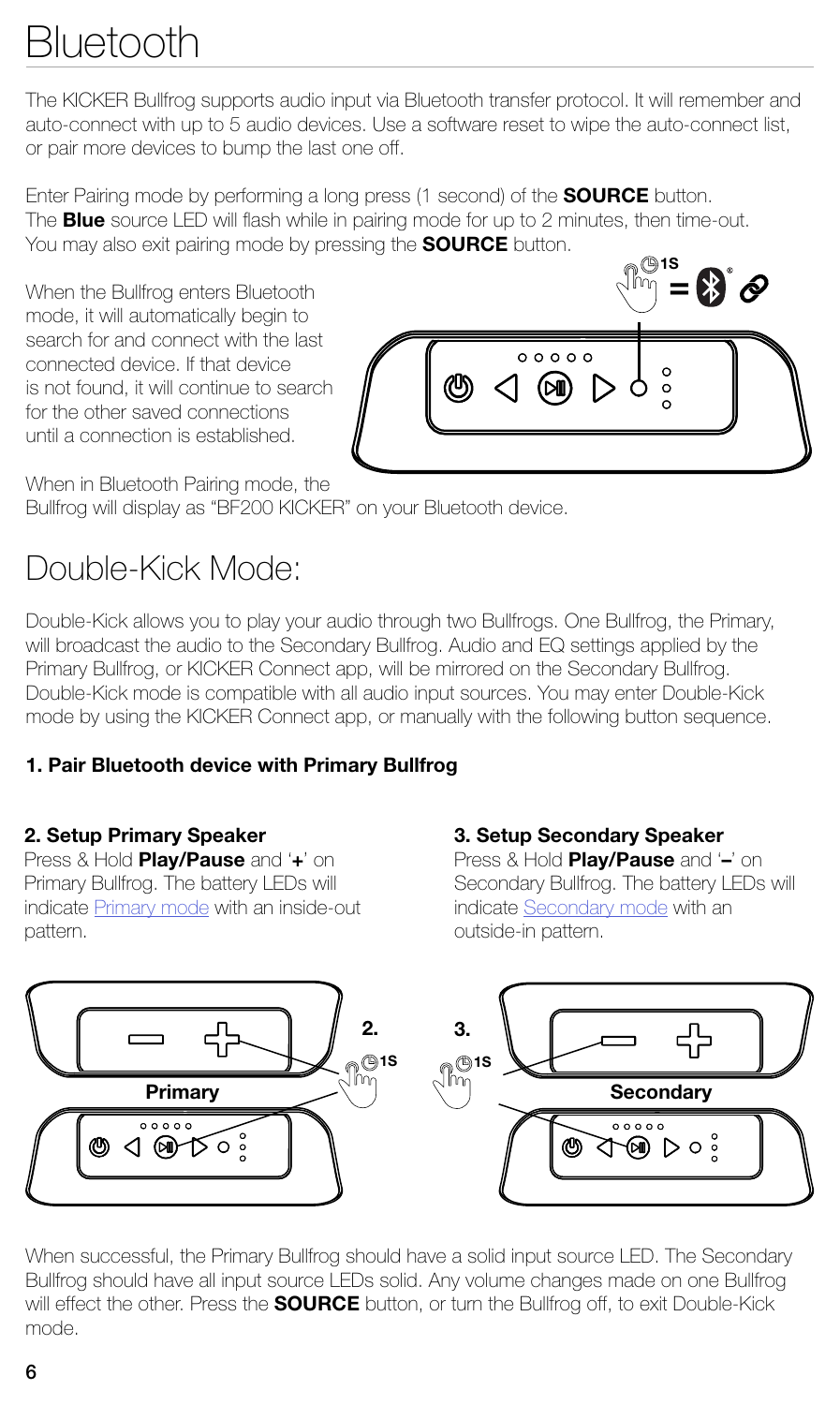## Double-Kick Status:

Double-Kick mode is indicated by one of two LED patterns across the Battery Status LEDs, depending on if the Bullfrog is in Primary mode or Secondary mode.

These indicators will only be in effect while establishing the connection between Bullfrog's.



## Auto Turn-off:

If no audio is detected for 10 minutes, the Bullfrog will turn off automatically while in Bluetooth and AUX modes. Auto Turn-off is disabled in FM Radio, while using the USB Charge Bank, or when the power cord is attached.

## Power Saving Mode:

The Bullfrog will enter OFF mode after 36 hours. It must be turned back on for the KICKER Connect App to work.

## Hardware Reset:

A hardware reset allows the speaker to recover from unexpected issues. If the speaker becomes unresponsive, momentarily press the reset button on the side of the speaker using a paperclip.

## Factory Reset:

Factory reset restores the speaker back to the way it was shipped to you. This can be useful to reset the equalizer and volume levels to default, and can help resolve issues with Bluetooth, FM radio, or with the Kicker Connect app. To perform a factory reset, turn the speaker on and press and hold the Play button for 10 seconds, or until the LEDs turn off.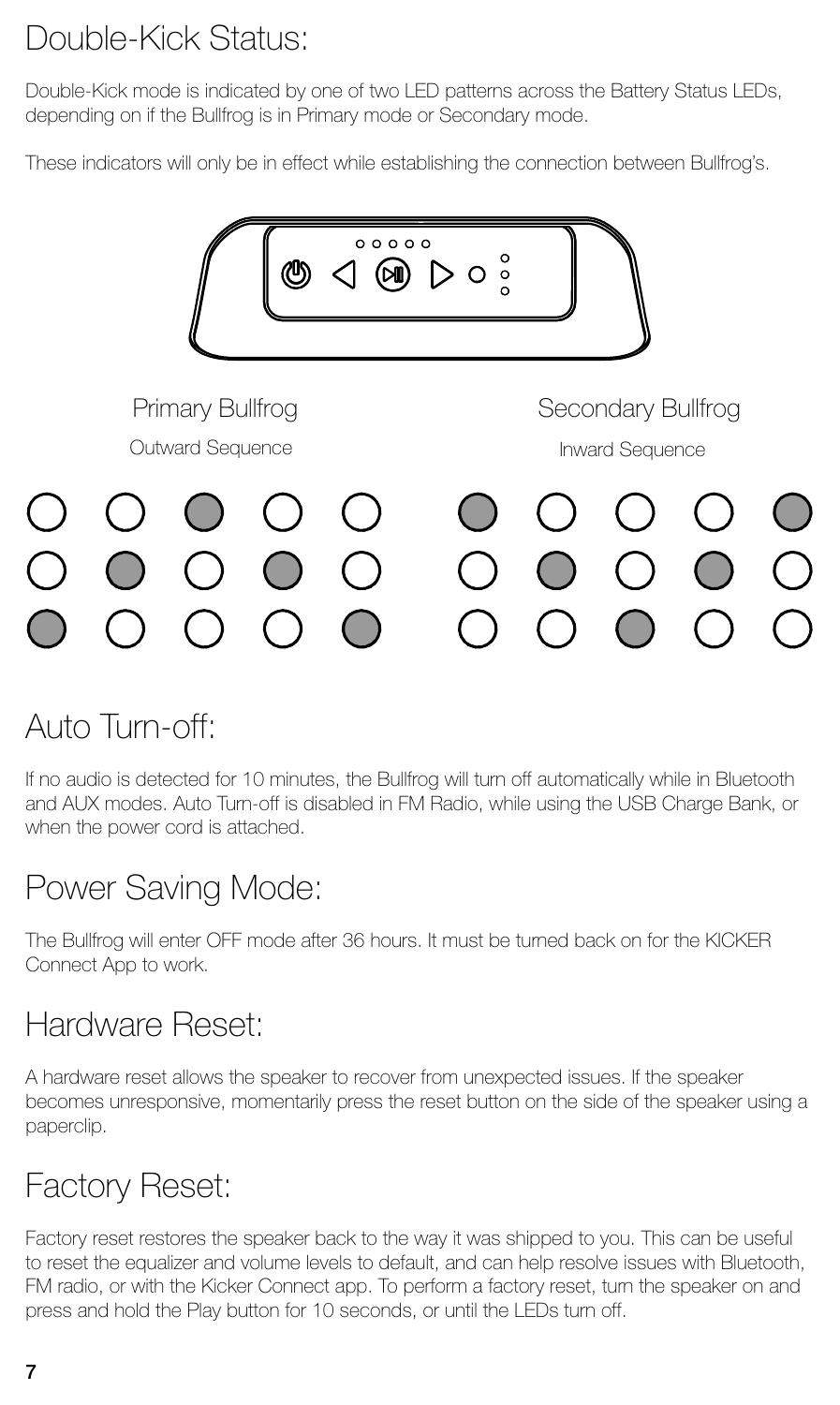# FM Radio

The KICKER Bullfrog features FM Radio with the ability to save station presets using the KICKER Connect app. It will always resume your last FM channel. To increase the range of available radio stations, connect the included external antenna to the Linein/Ext Ant jack on the Bullfrog. FM Radio is available without the external antenna, but, for best results, use the external antenna with as much elevation as possible.

Enter FM Radio mode by short pressing the **SOURCE** button until the red LED is selected. Use the KICKER Connect app to tune to specifc frequencies, or save stations to Preset.





# AUX

The KICKER Bullfrog features auxiliary audio input via the 3.5mm (1/8") input jack located on the hardware panel. Enter AUX mode by short pressing the **SOURCE** button until the green LED is selected. When using an external audio device, it is best to turn up the volume or gain on the audio source to the highest level possible without distortion, then adjust the Bullfrog volume as needed.

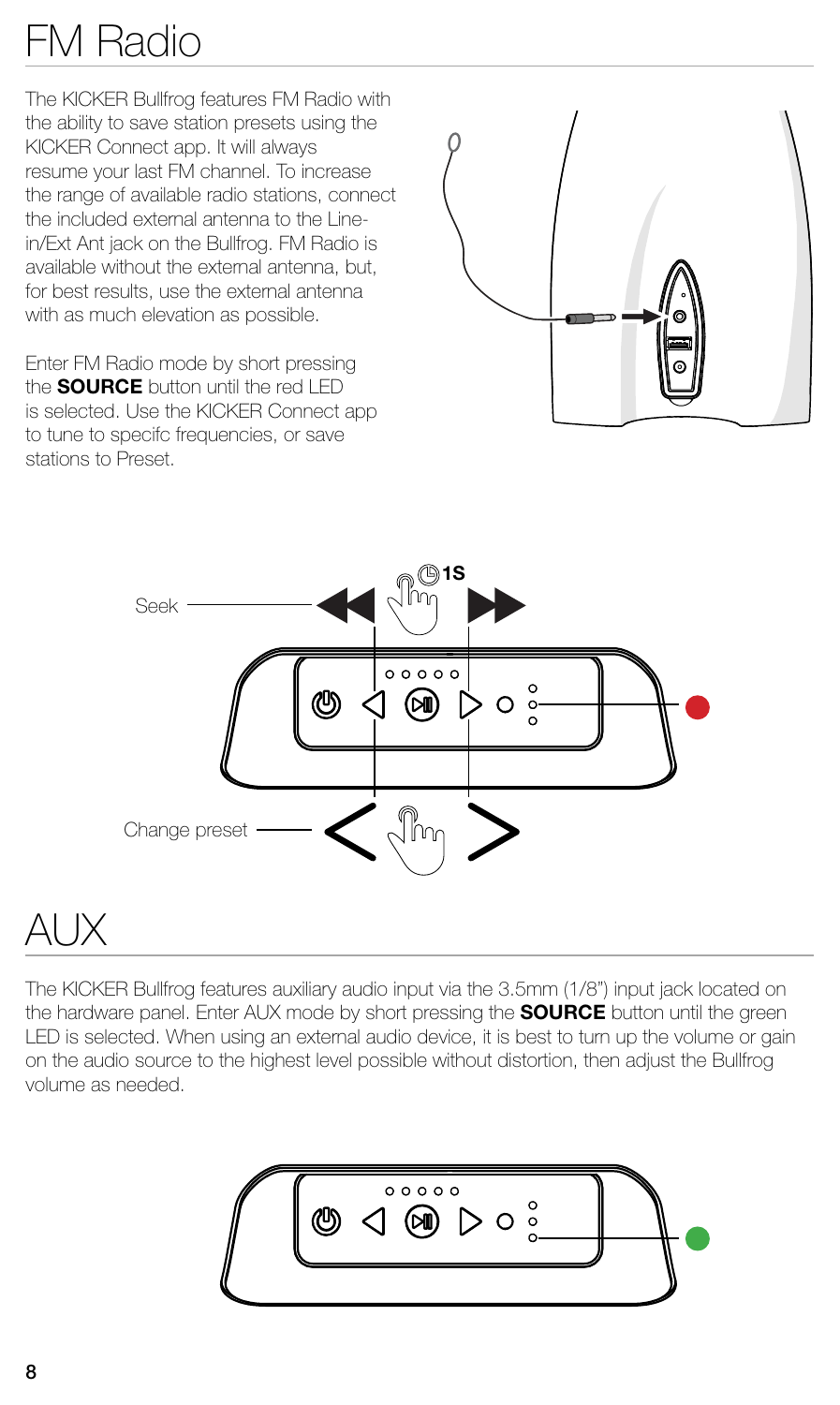#### **Speaker will not turn on:**

- Hold the Power button.
- Make sure that the power cord has been plugged directly into a known-good wall outlet.
- Press the reset button inside the hardware panel using a paperclip or safety pin.

#### **Bluetooth device will not connect:**

- On your mobile device:
	- Turn Bluetooth off, then on again.
	- Remove 'BF200 KICKER' from the Bluetooth menu. Then pair again (see page 6).
- Move your mobile device closer to the speaker. Avoid obstacles that may block the wireless signal.
- If problems persist, follow the directions below to factory reset the speaker.

#### **Double-Kick will not engage Primary/Secondary:**

- Follow the instructions to manually enter Double-Kick mode on page 7.
- If problems persist, follow the directions below to factory reset both primary and secondary speakers.

#### **Factory Reset:**

• With the Bullfrog turned on, press and hold the **PLAY/PAUSE** button for 10 seconds until all LEDs turn off. This will reset all settings back to factory defaults, including Bluetooth settings and paired device memory.

#### **No Sound:**

- Turn the speaker off, then back on again.
- Press the **SOURCE** button until the status LEDs show the correct input mode. Blue = Bluetooth; Red = FM; Green = AUX.
- Increase the volume on the speaker and on the mobile device.
- Check that music is playing on the mobile device.
- If problems persist, follow the directions above to factory reset the speaker.

#### **Bluetooth Mode:**

- Check that the status LED is solid blue.
- Open the Bluetooth menu on the mobile device, and check that 'BF200 KICKER' shows connected.
- Begin playing music on mobile device. Set audio output to Bluetooth.
- Move your mobile device closer to the speaker. Avoid obstacles that may block the wireless signal.

#### **FM Mode**

- Check that the status LED is solid red.
- Push PLAY/PAUSE button to ensure speaker is not muted.
- Use the Kicker Connect App to tune into a stronger FM station.

#### **AUX Mode**

- Check that the status LED is solid green.
- Begin playing music on mobile device. Set audio output to headphones.
- Push PLAY/PAUSE button to ensure speaker is not muted.
- Ensure the 3.5mm AUX cable is fully plugged into the LINE IN connector of the speaker's side hardware panel.
- The 3.5mm AUX cable may be bad. Try a new cable.

#### **KICKER Connect cannot connect to Bullfrog:**

- Confirm mobile device compatibility. You must be running iOS 8.0 or Android 4.3 and newer
- Check that the speaker is turned on and charged.
- Only one mobile device may be connected to the speaker at a time. Check that a 2nd device is not already connected.
- Restart the mobile device, and try again.

#### **Portable device will not charge from the USB port:**

- Check that the speaker is turned on.
- Check that speaker is charged by attaching a power cord to the speaker.
- Check that you are using a known-good charge cable.
- Restart the speaker and the mobile device (if possible), and then try again.

#### **FM reception is weak:**

- Make sure you are using the Kicker Connect app to tune and save the strongest stations.
- For best FM reception, place the speaker as high above the ground as possible.
- Avoid placing the speaker directly next to large objects that will block the sky, like buildings and trees.
- If you are indoors, use the external FM antenna provided. Test a variety of antenna positions to find the best FM reception.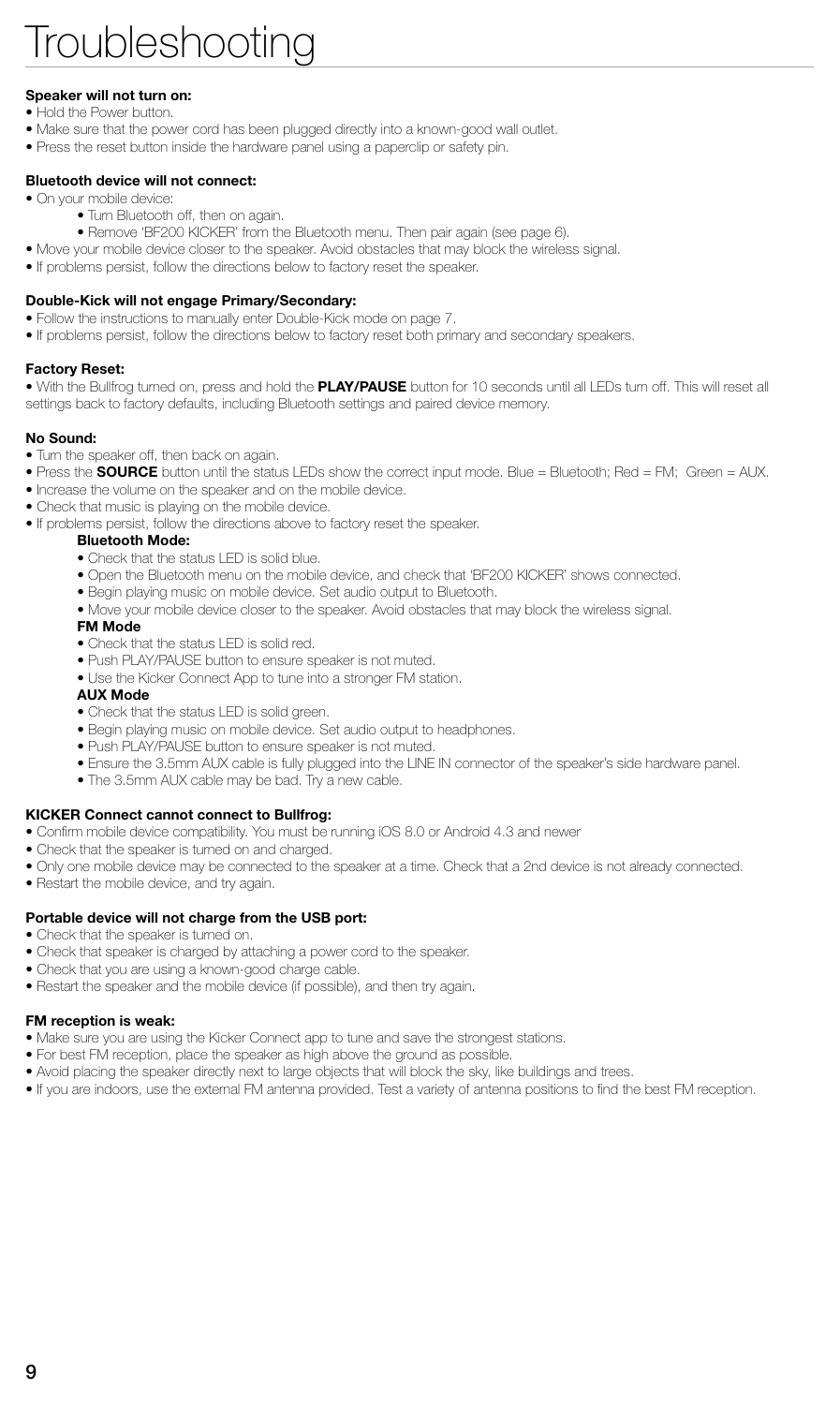| <b>Bullfrog Specifications</b> |                                                                  |
|--------------------------------|------------------------------------------------------------------|
| <b>SPEAKERS:</b>               | Two 2-3/4" Drivers, Two 2-3/4" Passive Radiators                 |
| POWER SUPPLY                   | 15V DC, 2.66A                                                    |
| <b>BATTERY:</b>                | Li-Ion 11.4V, 3100mAh; 20 hours (medium volume), 3+ hours (loud) |
| DSP:                           | 5 EQ Presets (KICKER, Outdoor, Voice, Treble, Flat)              |
| <b>INPUTS:</b>                 | Bluetooth, 3.5mm, FM Radio                                       |
| <b>OUTPUTS:</b>                | USB charging; 5V DC, 2.1A                                        |
| ACCESSORIES:                   | Power adapter, Antenna                                           |

| <b>Especificaciones del Bullfrog</b> |                                                                                              |  |  |  |
|--------------------------------------|----------------------------------------------------------------------------------------------|--|--|--|
| <b>ALTAVOCES:</b>                    | Dos controladores de 2-3/4", dos radiadores pasivos de 2-3/4"                                |  |  |  |
| SUMINISTRO DE ENERGÍA                | 15 V DC, 2.66 A                                                                              |  |  |  |
| <b>BATERÍA:</b>                      | lones de litio de 11.4 V, 3100 mAh; 20 horas (volumen medio),<br>más de 3 horas (fuerte)     |  |  |  |
| DSP:                                 | 5 configuraciones predeterminadas del ecualizador<br>(KICKER, Exteriores, Voz, Agudo, Plano) |  |  |  |
| <b>ENTRADAS:</b>                     | Bluetooth, 3.5 mm, radio FM                                                                  |  |  |  |
| <b>SALIDAS:</b>                      | Carga por USB; 5 V DC, 2.1 A                                                                 |  |  |  |
| ACCESORIOS:                          | Adaptador de potencia, antena                                                                |  |  |  |

| <b>Caractéristiques du Bullfrog</b>    |                                                                                              |  |  |  |
|----------------------------------------|----------------------------------------------------------------------------------------------|--|--|--|
| <b>HAUT-PARLEURS:</b>                  | Deux haut-parleurs de 2-3/4 pouces (7 cm), deux<br>diffuseurs passifs de 2-3/4 pouces (7 cm) |  |  |  |
| <b>ALIMENTATION</b>                    | 15 V CC; 2,66 A                                                                              |  |  |  |
| <b>BATTERIE:</b>                       | Li-Ion 11,4 V, 3100 mAh; 20 heures (à volume moyen),<br>3+ heures (à volume élevé)           |  |  |  |
| TRAITEMENT NUMÉRIQUE DU SIGNAL (DSP) : | 5 préréglages d'égalisation (KICKER, Extérieur, Voix,<br>Aigu, Flat)                         |  |  |  |
| ENTRÉES :                              | Bluetooth; 3,5 mm; radio FM                                                                  |  |  |  |
| SORTIES:                               | Chargement USB; 5 V CC, 2.1 A                                                                |  |  |  |
| ACCESSOIRES:                           | Adaptateur secteur, antenne                                                                  |  |  |  |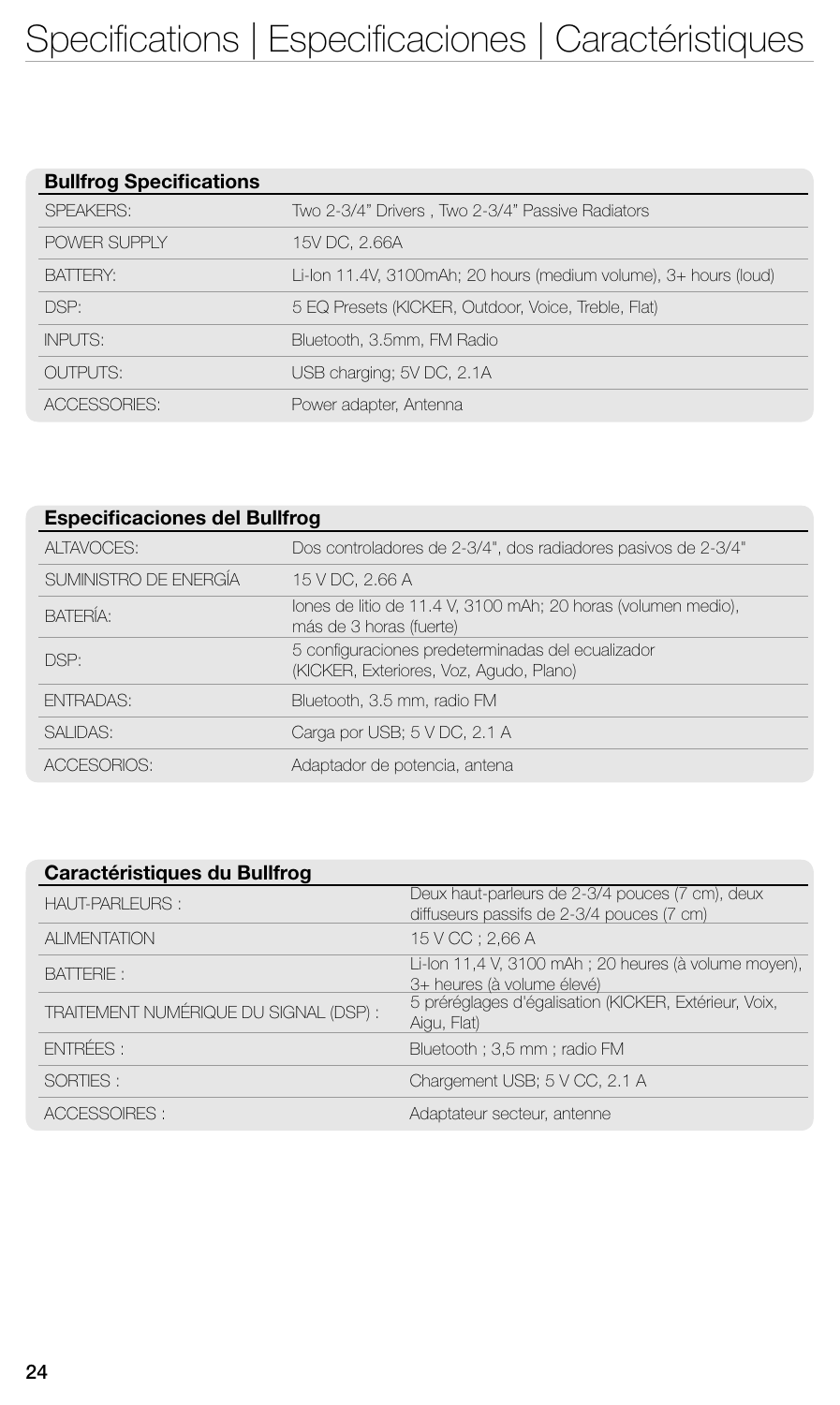

Read these instructions. Keep these instructions. Heed all warnings. Follow all instructions.

DO NOT block any ventilation openings. Install in accordance with the manufacturer's instructions.

DO NOT install near any heat sources such as radiators, heat registers, stoves, or other apparatus

(including amplifiers) that produce heat.

DO NOT defeat the safety purpose of the polarized or grounding-type plug. A polarized plug has two blades with one wider than the other. A grounding type plug has two blades and a third grounding prong. The wider blade or the third prong are provided for your safety. If the provided plug does not fit into your outlet, consult an electrician for replacement of the obsolete outlet.

PROTECT the power cord from being walked on or pinched particularly at plugs, convenience receptacles, and the point where they exit from the apparatus.

ONLY USE attachments/accessories specified by the manufacturer.

USE ONLY with the cart, stand, tripod, bracket, or table specified by the manufacturer, or sold with the apparatus. When a cart is used, use caution when moving the cart/apparatus combination to avoid injury from tip-over.

UNPLUG this apparatus during lightning storms or when unused for long periods of time.

REFER all servicing to qualified service personnel. Servicing is required when the apparatus has been damaged in any way, such as power-supply cord or plug is damaged, liquid has been spilled or objects have fallen into the apparatus.

Where the MAINS plug or an appliance coupler is used as the disconnect device, the disconnect device shall remain readily operable.

DO NOT overload wall outlets or extension cords beyond their rated capacity as this can cause electric shock or fire.

No naked flame sources, such as lighted candles, should be placed on the apparatus.

Minimum distances around the apparatus for sufficient ventilation.

The ventilation should not be impeded by covering the ventilation openings with items, such as newspapers, table cloths, curtains, etc.

Correct Disposal of this product. This marking indicates that this product should not be disposed with other household wastes throughout the EU. To prevent possible harm to the environment or human health from uncontrolled waste disposal, recycle it responsibly to promote the sustainable reuse of material resources. To return your used device, please use the return and collection systems or contact the retailer where the product was purchased. They can take this product for environmental safe recycling.

Danger of explosion if battery is incorrectly replaced. Replace only with the same or equivalent type.

Do not ingest the battery, Chemical Burn Hazard.

Keep new and used batteries away from children.

If the battery compartment does not close securely, stop using the product and keep it away from children.

If you think batteries might have been swallowed or placed inside any part of the body, seek immediate medical attention.

The battery (battery or batteries or battery pack) shall not be exposed to excessive heat such as sunshine, fire or the like. Do not handle leaking or damaged batteries.

Risk of leakage. Only use the specified type of Batteries. Never mix new and used batteries. Observe correct polarity. Remove batteries from products that are not in use for extended periods of time. Store batteries in a dry place.

Do not recharge non-rechargeable batteries.

Avoid exposure to extreme heat or cold.

| THIS PRODUCT CONTAINS A CELL BATTERY. IF MISUSED OR ABUSED THIS CAN RESULT IN: |              |              |                   |
|--------------------------------------------------------------------------------|--------------|--------------|-------------------|
| -Smoke or gas hazard                                                           | -Heat hazard | -Fire hazard | -Explosion hazard |

The apparatus shall be used at maximum 45°C ambient temperature.

Keep out of reach of children. The content of this package includes small parts and cords that can cause choking or strangulation.

#### **Warranty**

KICKER products are warranted against defects. Duration and terms of warranty depend on the laws in the country in which it was purchased. For details see your local KICKER Dealer or **www.kicker.com/warranty**.

Los productos KICKER se encuentran cubiertos contra defectos. La duración y los términos de la garantía dependen de las leyes del país donde fueron adquiridos. Para más información, consulte a su distribuidor local de KICKER o visite www.kicker.com/warranty.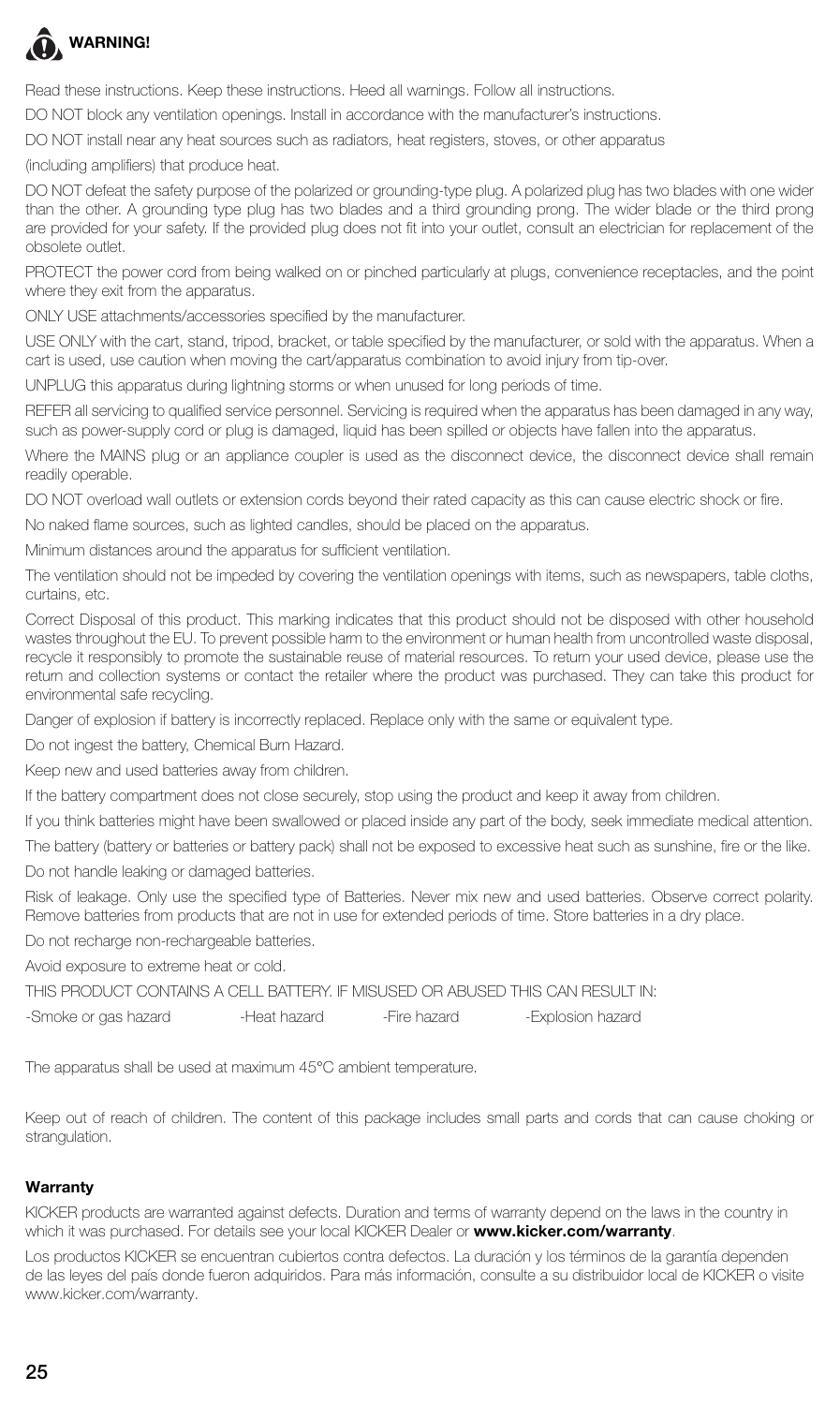Les produits KICKER sont garantis contre les défauts. La durée et les termes de la garantie dépendent des lois en vigueur dans le pays où l'achat a été effectué. Pour plus d'informations, veuillez contacter votre vendeur KICKER local ou vous rendre sur : www.kicker.com/warranty.

#### **FCC - Federal Communications Commission Interference Statement**

This device complies with Part 15 of the FCC Rules. Operation is subject to the following two conditions: (1) This device may not cause harmful interference, and (2) this device must accept any interference received, including interference that may cause undesired operation.

#### **Caution**

Any changes or modifications not expressly approved by the party responsible for compliance could void the user's authority to operate this equipment.

This equipment has been tested and found to comply with the limits for a Class B digital device, pursuant to Part 15 of the FCC Rules. These limits are designed to provide reasonable protection against harmful interference in a residential installation. This equipment generates, uses and can radiate radio frequency energy and, if not installed and used in accordance with the instructions, may cause harmful interference to radio communications. However, there is no guarantee that interference will not occur in a particular installation. If this equipment does cause harmful interference to radio or television reception, which can be determined by turning the equipment off and on, the user is encouraged to try to correct the interference by one of the following measures:

- Reorient or relocate the receiving antenna.
- Increase the separation between the equipment and receiver.
- Connect the equipment into an outlet on a circuit different from that to which the receiver is connected.
- Consult the dealer or an experienced radio/TV technician for help.

This transmitter must not be co-located or operated in conjunction with any other antenna or transmitter.

#### **Radiation Exposure Statement**

This equipment complies with FCC radiation exposure limits set forth for an uncontrolled environment. This equipment should be installed and operated with minimum distance 20cm between the radiator & your body.

#### **IC - Industry Canada Statement**

This device complies with ISED's licence-exempt RSSs. Operation is subject to the following two conditions:

(1) This device may not cause harmful interference, and

(2) This device must accept any interference received, including interference that may cause undesired operation.

#### **Radiation Exposure Statement**

This equipment complies with ISED radiation exposure limits set forth for an uncontrolled environment. This equipment should be installed and operated with minimum distance 20cm between the radiator & your body. Le présent appareil est conforme aux CNR d' ISED applicables aux appareils radio exempts de licence. L'exploitation est autorisée aux deux conditions suivantes: (1) le dispositif ne doit pas produire de brouillage préjudiciable, et (2) ce dispositif doit accepter tout brouillage reçu, y compris un brouillage susceptible de provoquer un fonctionnement indésirable.

#### **Déclaration d'exposition aux radiations:**

Cet équipement est conforme aux limites d'exposition aux rayonnements ISED établies pour un environnement non contrôlé. Cet équipement doit être installé et utilisé avec un minimum de 20 cm de distance entre la source de rayonnement et votre corps.

#### **CE**

Hereby, Stillwater Designs and Audio, Inc. declares that this Bullfrog is in compliance with the essential requirements and other relevant provisions of:

#### **EU COMPLIANCE INFORMATION**

Conforms to European Union Low Voltage Directive 2014/35/EU; European Union EMC Directive 2014/30/EU; European Union Restriction of Hazardous Substances Recast (RoHS2) Directive 2011/65/EU; European Union WEEE Directive 2012/19/EU; European Union Eco-Design Directive 2009/125/EC; European Union Registration, Evaluation, Authorization and Restriction of Chemicals (REACH) Directive 2006/121/EC; European Union Radio Equipment Directive (RED) 2014/53/EU.

43BF200-D-20170517 FCC ID: TQYBF200 IC ID: 6233A-BF200 © 2016 Stillwater Designs

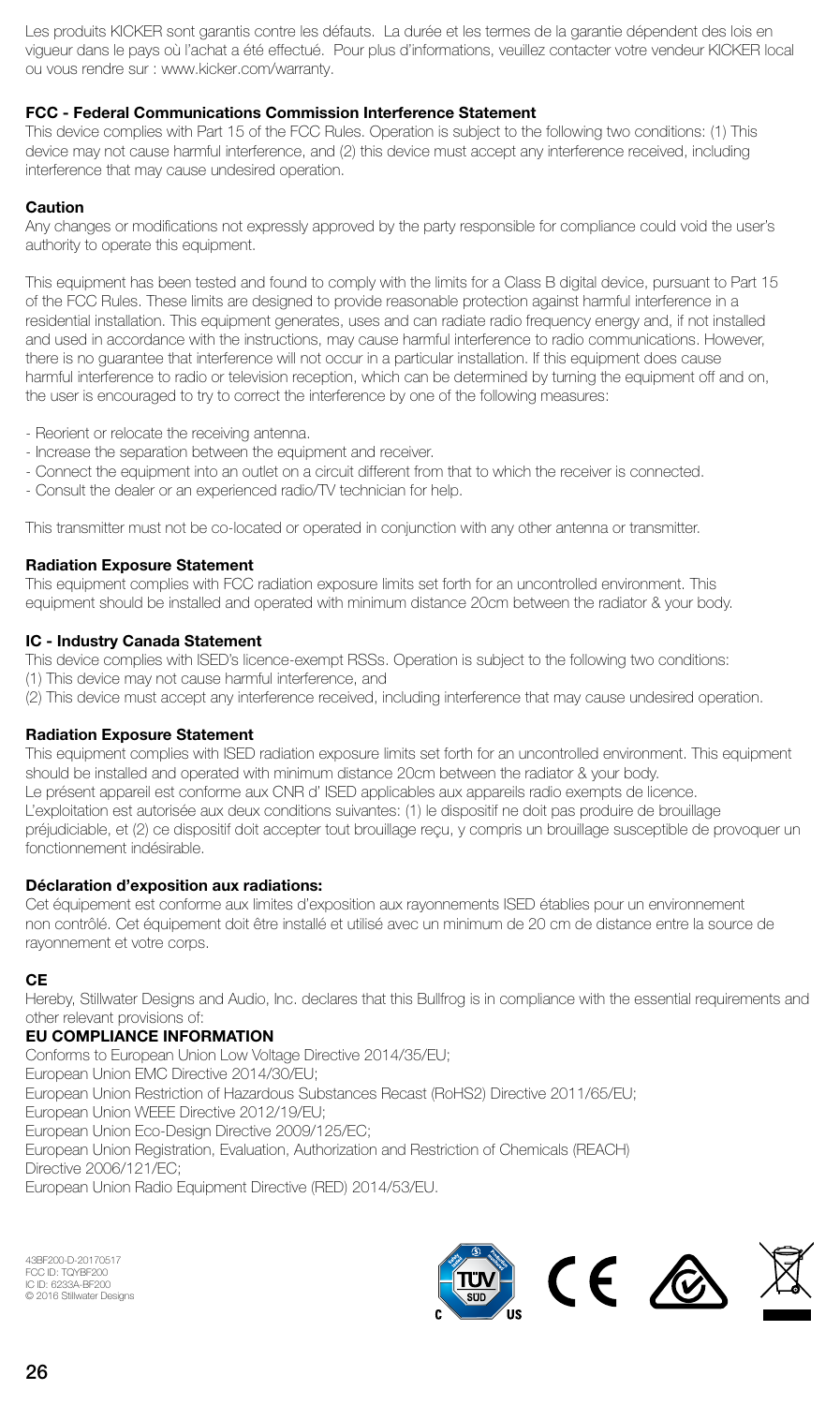

### **AVERTISSEMENT !**

Lisez ces instructions. Conservez ces instructions. Observez tous les avertissements. Suivez toutes les instructions.

N'OBSTRUEZ PAS les orifices de ventilation. Installez conformément aux instructions du fabricant.

N'INSTALLEZ PAS à proximité de sources de chaleur telles que radiateurs, bouches de chauffage, poêles ou autres appareils

(y compris des amplificateurs) dégageant de la chaleur.

NE TENTEZ PAS de modifier les dispositifs de sécurité que constituent les prises avec fiche de terre ou polarisées. Une prise polarisée possède deux fiches plates de largeurs différentes. Une prise avec fiche de terre possède deux fiches plates et une fiche ronde pour la mise à la terre. La fiche plate plus large ou la troisième fiche sert à votre sécurité. Si la prise fournie n'est pas adaptée à votre prise de courant, demandez à un électricien de la remplacer.

PROTÉGEZ le cordon d'alimentation pour éviter de marcher dessus ou de le coincer, notamment au niveau des fiches, des prises de courant et du point de sortie de l'appareil.

UTILISEZ UNIQUEMENT des fixations et accessoires spécifiés par le fabricant.

UTILISEZ UNIQUEMENT un chariot, un socle, un trépied, un support ou une table spécifié par le fabricant ou vendu avec l'appareil. Lorsque vous transportez l'appareil sur un chariot, veillez à ne pas le renverser, afin d'éviter de vous blesser.

DÉBRANCHEZ l'appareil pendant les orages et lorsque vous ne l'utilisez pas durant de longues périodes.

FAITES APPEL à un technicien qualifié pour toute réparation. Une réparation est nécessaire lorsque l'appareil a été endommagé d'une manière quelconque, notamment si le cordon d'alimentation ou sa prise est endommagé(e), si du liquide a été renversé ou des objets sont tombés sur l'appareil, si l'appareil a été exposé à la pluie ou à l'humidité, s'il ne fonctionne pas correctement ou s'il est tombé.

Lorsque la prise d'alimentation principale ou une multiprise sont utilisées comme dispositif de mise hors tension, veillez à ce qu'elle soit facilement accessible.

NE SURCHARGEZ PAS les prises murales ou les rallonges électriques au-delà de leur capacité nominale, car cela pourrait causer des décharges électriques ou un incendie.

Ne placez aucune source de flamme nue, y compris des bougies allumées, sur l'appareil.

Respectez l'espace minimum autour de l'appareil pour assurer une ventilation suffisante.

Veillez à ne pas entraver la ventilation de l'appareil en couvrant les orifices de ventilation avec des objets quelconques, notamment des journaux, nappes, rideaux, etc.

Mise au rebut du produit. Ce pictogramme indique que dans l'Union européenne, ce produit ne doit pas être jeté avec les ordures ménagères. Pour prévenir des dommages éventuels à l'environnement ou à la santé humaine à la suite d'une élimination incontrôlée des déchets, veuillez recycler ce produit d'une manière responsable, afin de promouvoir la réutilisation durable des ressources matérielles. Pour retourner votre appareil usagé, veuillez utiliser les systèmes de collecte et de retour, ou contactez le distributeur auprès duquel le produit a été acheté. Votre produit sera ainsi récupéré et recyclé d'une façon qui ne nuit pas à l'environnement.

Il existe un danger d'explosion en cas de remplacement incorrect des piles. Remplacez les piles uniquement par des piles du même type ou de type équivalent.

Veillez à ne pas avaler une pile, cela pourrait provoquer des brûlures chimiques.

Tenez les piles neuves et usagées hors de portée des enfants.

Si le logement des piles ne se ferme pas correctement, cessez d'utiliser le produit et tenez-le hors de portée des enfants.

Si vous pensez que des piles ont été avalées ou introduites dans une partie quelconque du corps, consultez immédiatement un médecin.

Les piles (individuelles ou en bloc-piles) ne doivent pas être exposées à une chaleur excessive telle que la lumière du soleil, le feu ou autres.

Ne manipulez pas des piles endommagées ou qui fuient.

Risque de fuite. Utilisez uniquement le type de pile spécifié. Ne mélangez jamais des piles neuves et des piles usagées. Respectez toujours les polarités. Retirez les piles de l'appareil s'il n'est pas utilisé pendant une période prolongée. Entreposez les piles dans un endroit sec.

Ne rechargez pas des piles non rechargeables.

Évitez l'exposition à une chaleur ou à un froid extrême.

CE PRODUIT CONTIENT UNE PILE BOUTON. UN USAGE INCORRECT OU ABUSIF PEUT ENTRAÎNER LES RISQUES SUIVANTS :

-Production de fumées ou de gaz de -Surchauffe de -Incendie --------------------

L'appareil doit être utilisé à une température ambiante maximale de 45 ° C.

Tenez hors de portée des enfants. Le contenu de cette boîte comprend des pièces et cordons de petite taille qui peuvent poser un risque de suffocation ou d'étranglement.